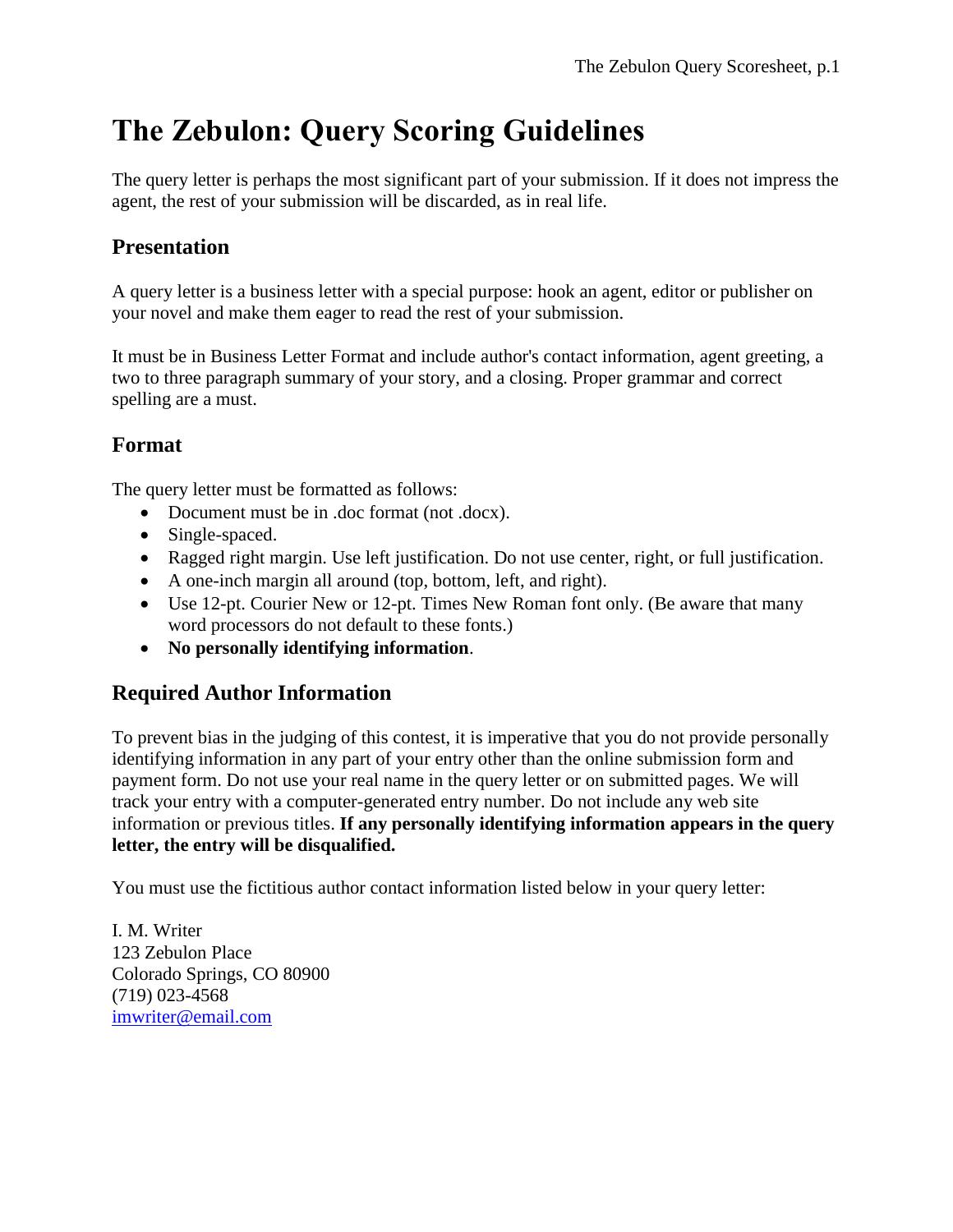#### **Virtual Agents**

Each of our six virtual agents handles a different group of genres corresponding to our contest categories. Just like real-world agents, these fictional agents, created exclusively for The Zebulon, expect you to know your genre and submit appropriate material following their rules.

Read the agent's biography carefully taking note of his/her experience, interests and where you might have 'met' the agent before. Correctly spell their name and use the appropriate title (Mr. or Ms.).

Schuyler Haack (Middle Grade/Young Adult) Taylor Heisler-Demyen (Mainstream/Literary/Historical) Angel Riviera (Romance/Women's Fiction) Yong Jo (Mystery/Suspense/Thriller) Chris Mathews (Science Fiction/Fantasy) Morgan Trzepacz (Urban Fantasy/Horror)

If you are uncertain of the appropriate category for your submission check out our handy online Category Guide.

#### **The Summary Paragraph(s)**

The most important part of your query letter is a brief (two to three paragraph) but compelling summary of your story and its protagonist. It is not necessary to include the ending. The tone of your summary should reflect the tone of your story. Does your summary make the reader feel like a story from your genre should? Who is your protagonist? What is the inciting incident? What are the stakes?

The summary should tell a mini version of your story. Do not bleed the life out of it. If it's dry or crammed with names and excessive plot details, the agent won't have a clear sense of the story. Think of the back cover copy that you see on published novels. These concise, engaging summaries are what entice agents to read more.

#### **Judging Criteria for Query Letter**

The query letter **will be disqualified** if there is any author identifying information, including the author's name, web site or previous titles.

The query must receive at least 80% of the possible points for the entry to move on to the next round of judging.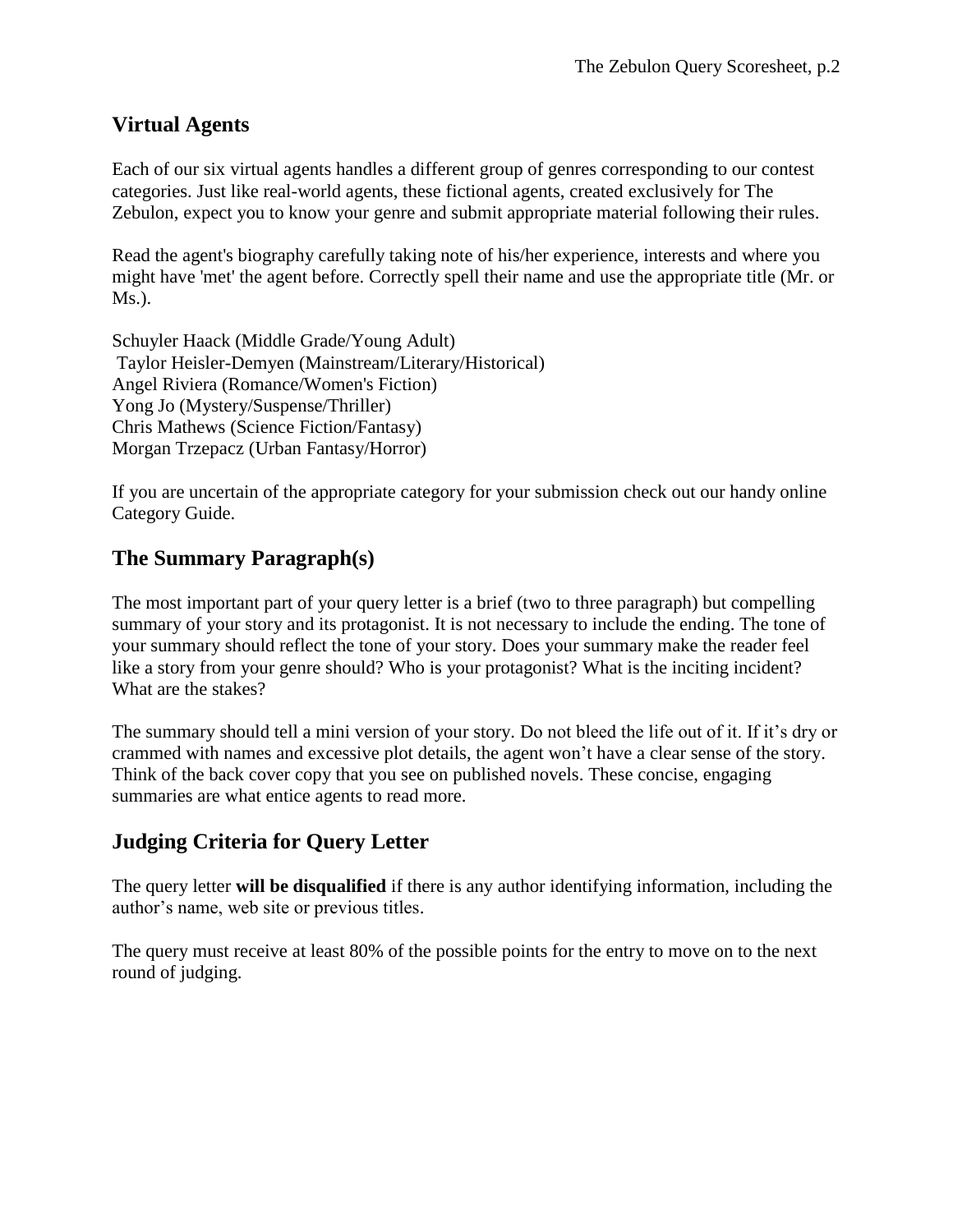## **Query Scoresheet**

Scoring:

- $\bullet$  5 = Outstanding; of publishable standard.
- $\bullet$  4 = Good; above average; needs minor rewrites.
- $\bullet$  3 = Average; needs some revision.
- $\bullet$  2 = Fair; some elements missing; shows promise.
- $\bullet$  1 = Recommend significant rewrite.
- $\bullet$  0 = Element missing entirely.

*A note on scoring:* Only if an element is entirely missing should it receive a score of 0. In all other cases, the minimum score should be 1, "Recommend significant rewrite."

\_\_\_\_\_\_\_\_\_\_\_\_\_\_\_\_\_\_\_\_\_\_\_\_\_\_\_\_\_\_\_\_\_\_\_\_\_\_\_\_\_\_\_\_\_\_\_\_\_\_\_\_\_\_\_\_\_\_\_\_\_\_\_\_\_\_\_\_\_\_\_\_\_\_\_\_\_

#### **Presentation and Basic Story Information Scoring** Ten points (one point each)

1. STRUCTURE. Business Letter Structure: Salutation, opening, closing.

2. AUTHOR CONTACT INFO. Prescribed author contact information in included.

3. FORMAT. One page in length, single-spaced, with one-inch margins.

4. FONT. The font is 12-point Courier New or Times New Roman.

5. GRAMMAR & MECHANICS. Proper grammar and mechanics are used.

6. SPELLING & GREETING. There are no spelling errors, including agent name with appropriate honorific.

7. PROPER AGENT SELECTION. Genre matches agent (appropriate agent has been selected).

8. TITLE INCLUDED. Title of the work included.

9. WORD COUNT. Word count included.

10. MARKET KNOWLEDGE. Market knowledge (in the form of comparisons to other authors and books) and/or who is the target audience.

#### **The Summary Paragraph(s) Scoring** Forty points (five points each)

11. GENRE. How appropriate is the story to the genre?

12. SETTING. Do you get a sense of time and place?

13. PROTAGONIST. Do you get a sense of who the main character(s) is?